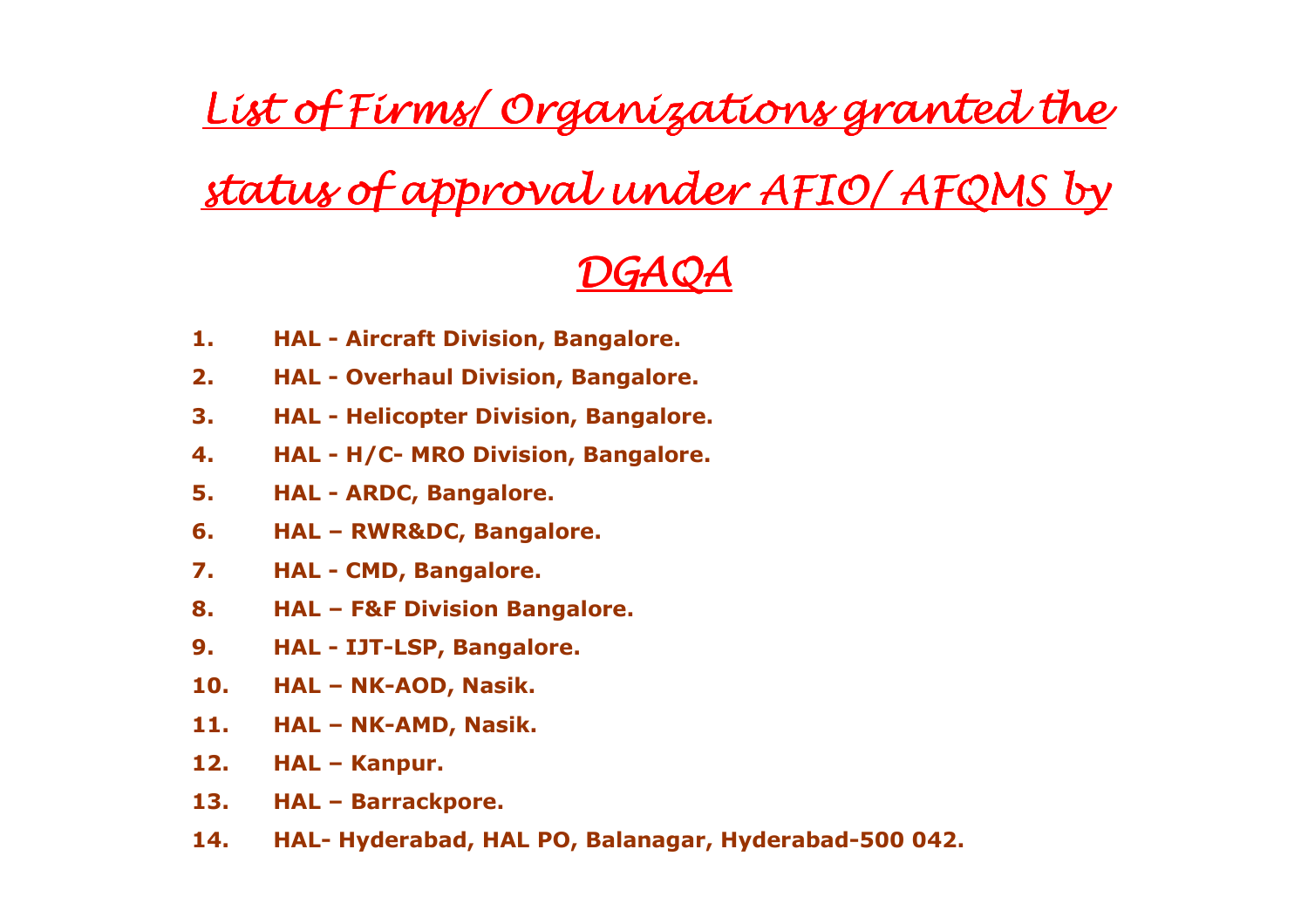- 15.HAL (MCSRDC), HAL Main Factory, Bangalore – 560 017.
- 16.HAL (Engine Div), Koraput.
- 17.HAL Sukhoi Eng. Div., Koraput.
- 18.HAL (Engine Division), Bangalore.
- 19.HAL (AERDC), Bangalore.
- 20.HAL, Korwa.
- 21.HAL, (ADL), Lucknow.
- 22.NAL, Bangalore.
- 23.ADA, Bangalore.
- 24.ADE, Bangalore.
- 25.Geological & Metallurgical Laboratory, Bangalore.
- 26. Bharat Electronics Ltd., Industrial Estate, Nacharam, Hyderabad – 500 076.
- 27.Bharat Electronics Ltd., Bharat Nagar, Ghaziabad-201010.
- 28.Bharat Electronics Ltd., (T&BS), Jalahalli Post, Bangalore – 560 013
- 29.Bharat Electronics Ltd., (MW), Jalahalli Post, Bangalore – 560 013.
- 30.Bharat Electronics Ltd., (EW&A), Jalahalli Post, Bangalore – 560 013.
- 31.GTRE, Bangalore.
- 32.MIDHANI, Hyderabad.
- 33.AMTL, Midhani, Hyderabad.